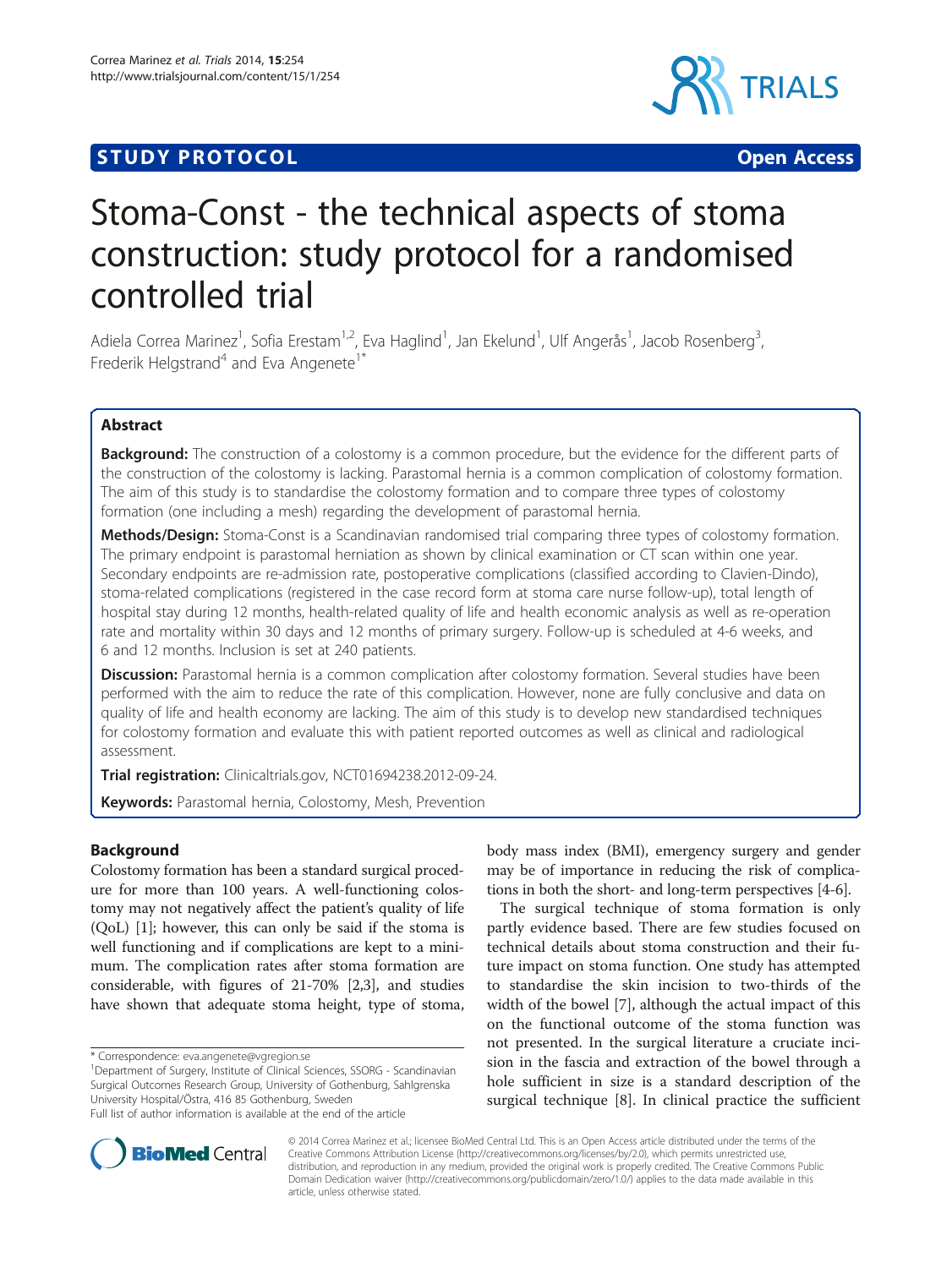size of the hole has often been equal to 'two fingerswidth', which is a fairly inexact measurement.

Parastomal hernia is a long-term complication that is common; in the literature figures up to almost 50% have been reported [\[9,10](#page-5-0)]. There have been discussions regarding the placement of the stoma and effects on hernia incidence [\[11,12\]](#page-5-0); however, no studies have been sufficient in design or size to thoroughly answer the question. Attempts to reduce the rates of parastomal hernias have been made in the last few years with the placement of a mesh at the construction of the stoma [[13](#page-5-0)-[18](#page-5-0)]. However, these trials did not include studies of health-related QoL or health economic aspects. The placement of a prophylactic parastomal mesh has not been universally accepted, mainly due to a hesitance related to the possible risk of infection with a foreign body, but also as most studies were small in sample size [\[19](#page-5-0)]. Another suggestion for the basic construction of the stoma has been to make a circular instead of a cruciate incision in the fascia, but this has not been studied. It has been described in conjunction with the use of circular stapling devices, and no hernias were found, but the studies were small [\[20,21\]](#page-5-0). Thus, it is apparent that further studies are desired [\[17,22-24\]](#page-5-0) and several randomised controlled trials are registered and ongoing.

The evaluation of parastomal hernias can be performed by clinical examination, CT scan or ultrasound [[14,15,25,26\]](#page-5-0). All techniques have advantages and disadvantages, and the conclusion must be that evaluation of parastomal hernias may be difficult and must be standardised in a study.

The hypothesis to be tested in this study is that it is possible to obtain a lower incidence of parastomal hernia with a circular incision in the abdominal fascia or with reinforcement with a mesh instead of a cruciate incision in the abdominal fascia.

The study will provide a precise control compared to the two interventions with thorough measurements of the bowel and the trephine opening to improve the evaluation of the surgical technique. It will also enable an evaluation of QoL and health economy.

## Methods

## Study objective

The Stoma-Const trial is a randomised trial comparing three different surgical procedures for the construction of a colostomy.

## Endpoints

The primary endpoint is the presence of parastomal hernia as detected by clinical examination or CT scan at 12 months after surgery. A bulge in the vicinity of the stoma is not sufficient in this study to define a parastomal hernia. If there is any doubt in the clinical setting,

the patients must be examined by a CT scan in a prone position. Secondary endpoints include: re-admission rate, postoperative complications (classified according to Clavien-Dindo [[27\]](#page-5-0)), stoma-related complications (registered in the case record form (CRF) at Stoma Care nurse follow-up), total length of hospital stay during 12 months, health-related quality of life and health economic analysis, re-operation rate, mortality within 30 days and 12 months of primary surgery. Re-admissions and reoperations as registered in the hospitals' databases at 24 months to ascertain that possible long-term complications related to the stoma construction are identified.

#### Inclusion criteria

Patients are eligible if the following conditions are met:

- $\bullet$  the patient is presenting with a condition for which an elective surgical procedure is planned including formation of a colostomy
- it is possible to operate on the patient in regard to concomitant disease
- the patient has given informed consent to participate

## Exclusion criteria

 Participation in other randomised trials in conflict with the protocol and endpoints of the Stoma-Const trial.

## External validity

All patients with a condition for which an elective surgical procedure is planned including a colostomy formation, and who are not included and randomised, will be registered in the 'screening log' at each participating centre including information on date, hospital, gender, age, ASA classification and type of operation. The reason for noninclusion or exclusion is noted.

#### Randomisation

All participating patients give written informed consent. After inclusion no changes are made in the planning for the operation. The patient will be randomised to one of the three groups of intervention during surgery in the operating theatre directly prior to the stoma formation (Figure [1](#page-2-0)). Randomisation will be performed by blocks of closed envelope systems in each participating hospital. It will be balanced and stratified by hospital. Laparoscopic as well as open procedures will be included and, although not stratified by open or laparoscopic procedures, their use will be noted in the CRF.

Including hospitals may choose to randomise between all three techniques or two of them. This decision is made before the hospital enters the study. The blocks will be set up according to this system, and the total number of 80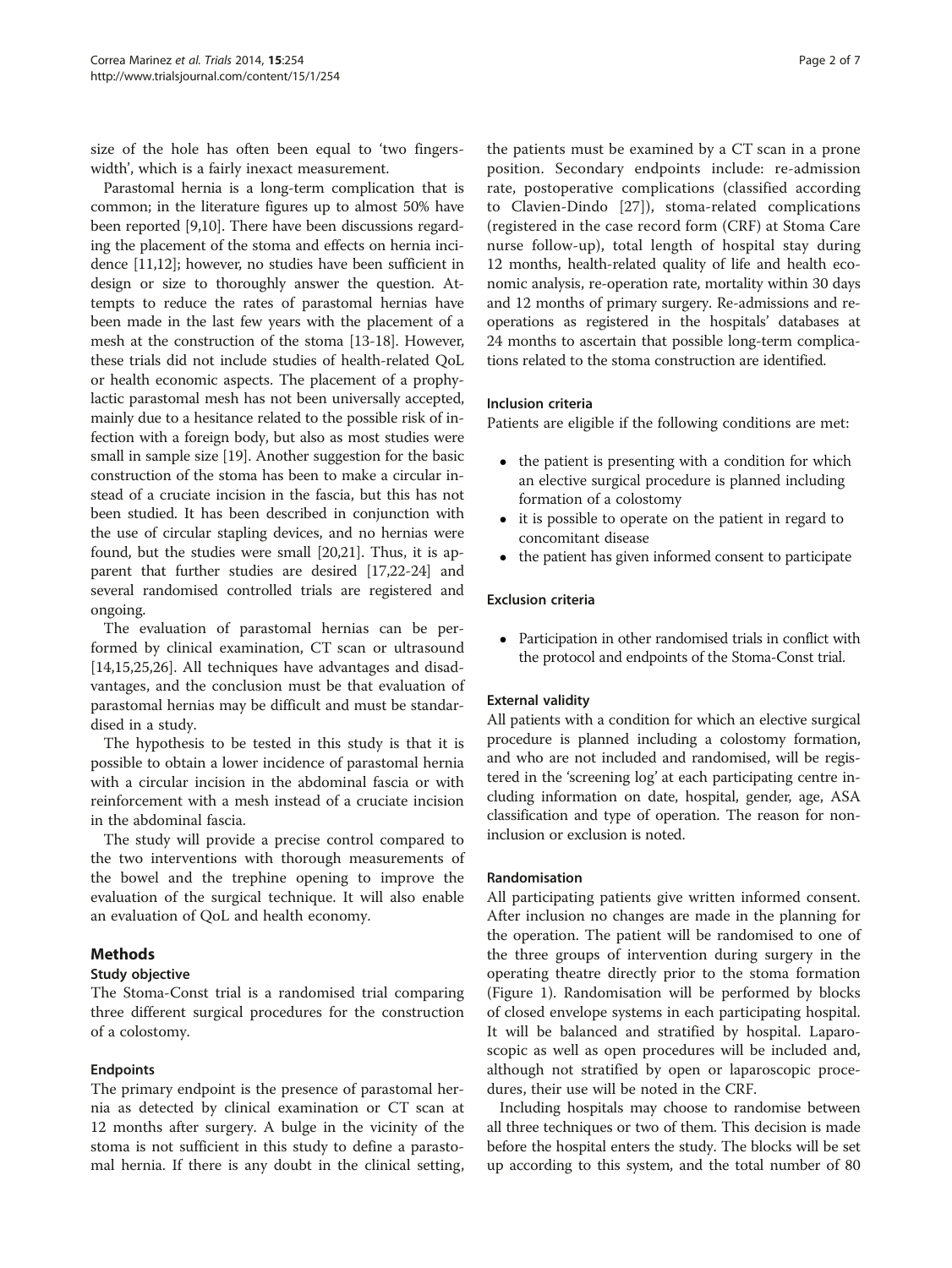<span id="page-2-0"></span>

patients in each group will be managed through this system.

When patients are not subject to the treatment modality as randomised, data will be analysed on an 'intention-totreat basis' (once randomised, patients will not be excluded or change groups because of conversion or type of surgery). Patients who do not consent to participation or are excluded will be treated by cross incision in the fascia as the usual routine.

## Surgical procedure

A stoma care nurse marks all stoma sites preoperatively. At the time of the stoma formation, randomisation to one of the three (or in applicable cases two) procedures is made. The centre point of the preoperatively marked place for the stoma is lifted and a circular skin incision is performed. Blunt or 'semi-blunt' dissection is used through the subcutaneous tissue, using a step-wise downwards movement with retractors assisted by sharp dissection as needed. When the ventral fascia of the rectus abdominis has been reached, dissection is stopped. A disposable, sterile measurement tape is used in the open surgical procedures, and the metric scale on the laparoscopic stapler is used in laparoscopic surgical procedures. The depth of the subcutaneous fat is measured. The width of the left colon together with its mesocolon is measured at the point where it will pass through the fascia (the depth of the subcutaneous fat + 20-30 mm). The fascia incision is calculated using this measurement - circular incision in the fascia with a diameter equalling 50% of the width of the patient's left colon with mesocolon, or a cruciate incision where the arms measure one-half of the width of the patient's left colon with mesocolon. If it is apparent that the incision will be too large, it may be reduced, but measured thoroughly and noted in the operative CRF. The muscular fibres are separated bluntly.

#### Stoma formation without a mesh

The dorsal fascia is opened. The proximal colon end is taken through the stoma incision (plica epiploicae may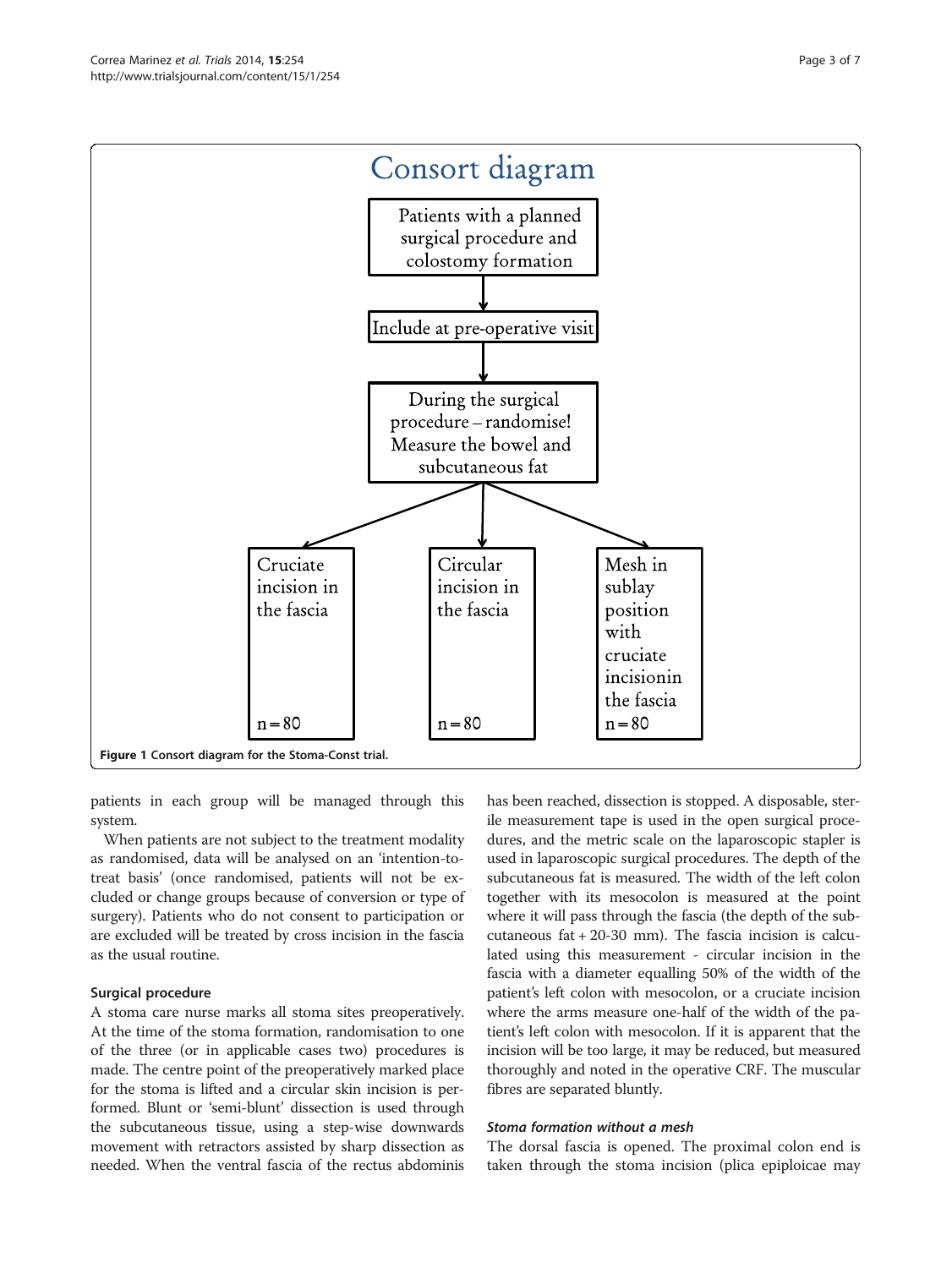be removed, if necessary). Care is taken to ensure adequate circulation to the colon involved in the stoma. If the width of the incision is insufficient for adequate circulation, a widening should be performed, measured and noted in the CRF. The muco-cutaneous suturing is made using 4-0 absorbable interrupted sutures, three-point sutures (mucosa, muscular layer and skin) starting with one in each quadrant and adding ordinary muco-cutaneous sutures in between as needed. The height of the stoma after it is created should be at least 1 cm.

#### Stoma formation with a mesh

The incision in the fascia is performed with a cruciate incision, with size according to the measurements described above, and the mesh will be placed using the sublay technique as previously described [[14](#page-5-0)]. A finethread, large-pore lightweight polypropylene monofilament mesh measuring  $10 \times 10$  cm is used. The mesh is placed dorsal to the rectus abdominis muscle and anterior to the posterior rectus fascia by dissection through either midline in open surgery or by blunt dissection under the rectus abdominis muscle in laparoscopic surgery. A cruciate incision with a size measured according to the instructions above is made in the anterior sheath of the fascia and in the mesh. The bowel is brought out through a cross-cut in the centre of the mesh where the arms should measure one-half of the width of the patient's left colon and its mesocolon. If the width of the incision is not sufficient, a widening should be performed, measured and noted in the CRF. Stitches fix the lateral corners of the mesh to the posterior rectus sheath. The medial corners of the mesh are grasped with a stitch of the running suture closing the midline incision during open surgery, and this is not applicable to laparoscopic procedures.

The diameter of the stoma is measured immediately after the operation.

#### Postoperative treatment

Local guidelines are followed and must be applied equally in all three (in applicable cases, two) groups, without any systematic differences. Any postoperative treatment with antibiotics must be noted in the CRF, including reasons and total treatment time. This applies to both systemic as well as oral antibiotics. All postoperative information regarding stoma and stoma function will be given according to local routines.

## Follow-up

The follow-up during the postoperative hospital stay is recorded in a CRF. Time until full oral feeding is resumed and time until first gas and stool are registered.

Patients will be clinically examined at 6 (5–7) months and at 12 (11–13) months postoperatively and further as

needed (suspected parastomal herniation), by a surgeon (not one of the colorectal team) preferably specialised in hernia surgery, to diagnose a possible parastomal hernia. At 12 months patients for whom no clinical parastomal herniation has been found will undergo a CT examination of the abdomen (wall), performed in prone position [\[25\]](#page-5-0), which also will be part of the routine 12 months follow-up by abdomen CT for colorectal cancer patients. A study-specific standardised referral to abdomen CT is used, and although the study is not blinded, no information as to type of stoma construction is included. All radiologic departments use a specific protocol for this part of the abdomen CT.

Stoma height, diameter, colour, skin irritation and bandaging problems are documented by nurses specialised in stoma care during hospitalisation and at 4-6 weeks, 6 months and 12 months and are registered in a CRF.

## Quality of life

All patients are asked to fill out questionnaires preoperatively, at 6 months and at 12 months after discharge from the hospital. The questionnaire has been constructed using previously used questions [\[28](#page-5-0)] that have been developed through a process of in-depth qualitative interviews and content validated by an expert panel consisting of colorectal surgeons, stoma care nurses and nurses specialised in surgery. The questionnaire was face-to-face validated by patients with a surgical procedure including a colostomy as well as patients with an existing colostomy using the validation methods described previously for a questionnaire for prostate cancer patients (26).

## Health economic evaluation

A health economic analysis will be performed based on the information collected in the CRF together with information from the hospital registries, based on the model presented by Bjöholt et al. [[29\]](#page-5-0). The model will be used in combination with sensitivity calculations.

## Data collecting and monitoring

An operative CRF including reasons for surgery, planned operation and patient data, together with measurements from the surgical procedure is filled in for the operation (by the surgeon). For the hospitalisation period a nurse at the ward will complete a CRF, and for each follow-up visit a surgeon and a nurse will complete a CRF.

The postoperative questionnaires will be given to the patients by the stoma therapist. All data will be kept within University of Gothenburg and Sahlgrenska University Hospital systems using inherent security systems. A logistic database with complete patient ID will be used and kept within a separate IT system from the result database with all study information. Security measures will include one to maximum two users of this database, with unique usernames and personal login, as well as automatic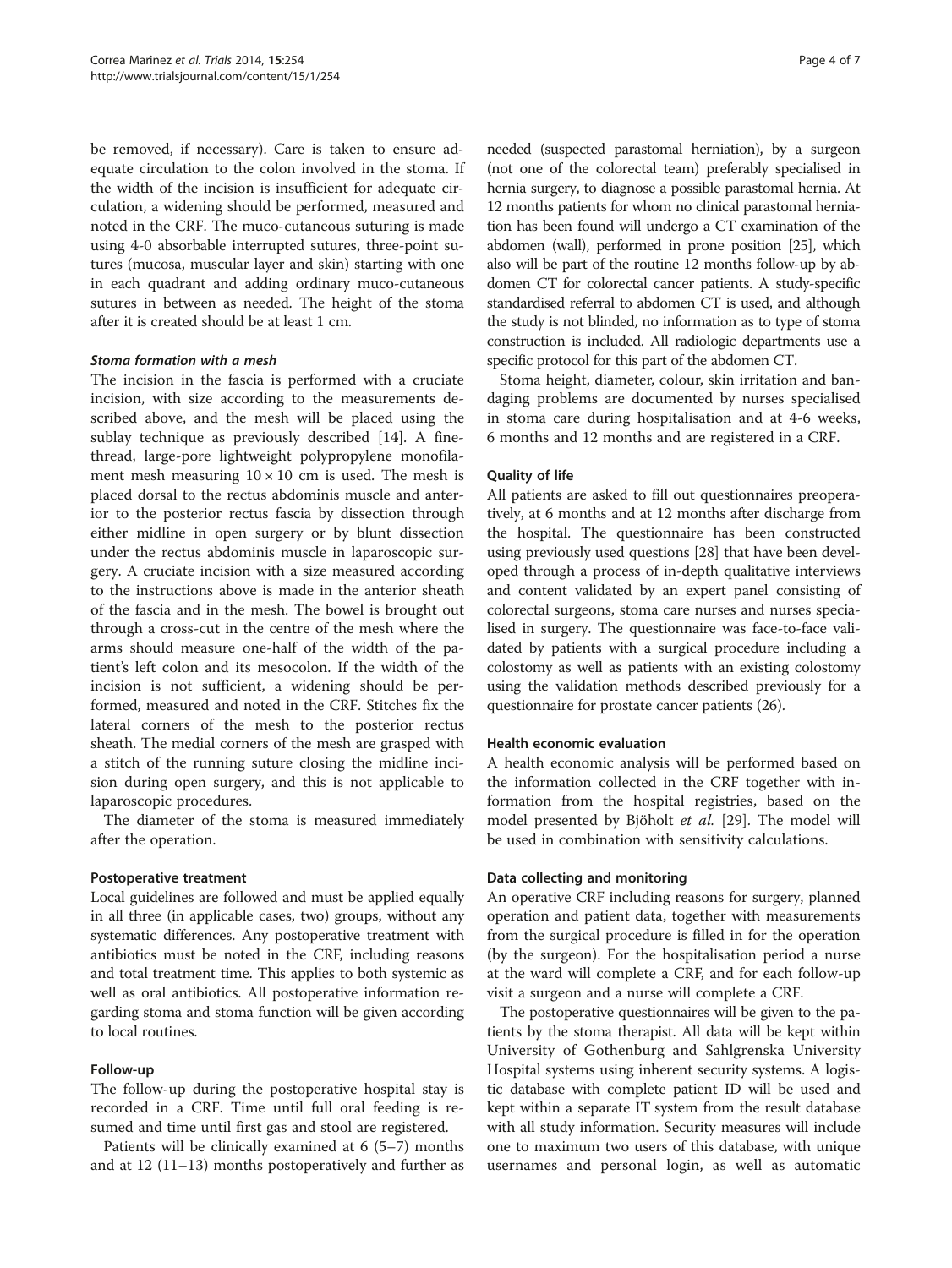throw-out. The questionnaires filled out by the patients are returned to the trial coordinating centre, SSORG, at Sahlgrenska University Hospital. The finalised database based on trial number and without patient ID, will be kept within another IT system than the logistic database.

#### Statistical analysis

The Swedish trial on the effect of prophylactic net placement has reported 50% incidence of parastomal hernia without mesh [[14\]](#page-5-0). Our own data on abdominoperineal excision from Sahlgrenska University Hospital indicate an incidence of 25% [[28\]](#page-5-0). The power calculation based on available information has used the hypothesis that the cruciate incisional stoma formation, performed as described here, should result in parastomal hernia incidence of 30% and the circular incision or prophylactic mesh reinforcement could reduce this incidence to 10% each. An 80% power and a 5% level of significance with a two-sided alternative hypothesis would require 62 patients per group using a chi-square test. Expecting 20% drop-outs, 80 patients will be recruited in each group.

The primary analysis will be based on the full analysis set. This analysis set is designed to be consistent with recommendations set forth in International Conference on Harmonisation (ICH) guidance document E9: Statistical Principles for Clinical Trials, and is intended to adhere as closely as practically possible to the intention-to-treat (ITT) principle. The full analysis set will consist of all randomised patients who had surgery and who contributed with any follow-up data.

Patients will be analysed according to randomised procedure. A sensitivity analysis evaluating the actual procedure will be made for the most important outcomes.

All hypothesis testing will be conducted using two-sided tests, and P values  $\leq 0.05$  after rounding will be considered statistically significant. A pair-wise comparison between the experimental arms and the control arm will be performed and the significance level will be corrected using the Bonferroni-Holm method. Event-type variables (yes or no) will be compared between randomised procedures using chi-square tests, and relative risks and risk differences will be estimated. Where appropriate, the time to event will be described using Kaplan-Meier plots. The number of events of a certain type (for example, number of complications or re-operations) will be analysed using Poisson regression with randomised procedure as a factor and time under observation as an offset variable.

Total length of hospital stay will be compared between groups using Wilcoxon's rank-sum test. Sub-group analyses specifically looking at the following groups of patients will be performed:

a) BMI >30 kg/m2

b) Immunosuppression

Sensitivity analyses will be performed for the primary variable and selected secondary variables, as deemed appropriate, where groups are compared pair-wise utilising only data from centres where both treatments were allocated.

Exploratory analyses (such as logistic regression) may be performed to investigate the influence of background factors (patient characteristics, perioperative factors) on outcomes.

#### Participating hospitals

The study will recruit patients from hospitals in Denmark and Sweden.

#### Approvals and registration

The trial has been approved by the Swedish Ethical Committee (EPN/Göteborg Dnr 547-12) and the Swedish radiotherapy protection committee (Dnr 12-38). It has been approved by the Danish ethics committee (Protocol H-4-2013-061), and by the Danish Data Protection Agency (no. HEH-2013-049, I-Suite no:02418). The study was registered at [www.clinicaltrials.gov](http://www.clinicaltrials.gov/) (NCT NCT01694238) prior to inclusion of the first patient.

## **Discussion**

Parastomal hernia is a common complication after stoma creation (12, 13). There are several randomised trials that have tried to evaluate a reduction of the occurence of parastomal hernia with placement of a prophylactic mesh [[13](#page-5-0),[14](#page-5-0)[,30\]](#page-6-0). However, the use of a prophylactic measure must be evaluated in relation to health-related QoL as well as health economy. It is important to have enough power to thoroughly evaluate possible complications and side effects. A recent health technology assessment at Sahlgrenska University Hospital concluded that mesh probably is beneficial in regard to parastomal hernia formation, but that further studies are required [\[31\]](#page-6-0). At present there are at least six other randomised trials investigating the importance of a mesh for prevention of parastomal hernia, including one Norweigan study [\[32\]](#page-6-0) with 60 patients, one Danish study that was stopped before including the planned 198 patients [\[33](#page-6-0)] and one Swedish study with 300 patients [\[34\]](#page-6-0). Sixty patients are randomised to mesh/no mesh in a Spanish study [\[35\]](#page-6-0), another Spanish study is randomising 32 patients to intraperitoneal mesh placement [[36](#page-6-0)] and 200 patients are randomised in a French study [[37](#page-6-0)]. In addition there is a Dutch study, with 150 patients [\[38\]](#page-6-0).

Our study will provide additional information complementing these studies through the evaluation of the surgical technique without a mesh in the control arm and in the interventional arms. Furthermore, the QoL and health economic evaluation will enable improved decisionmaking regarding prophylactic measures against parastomal herniation.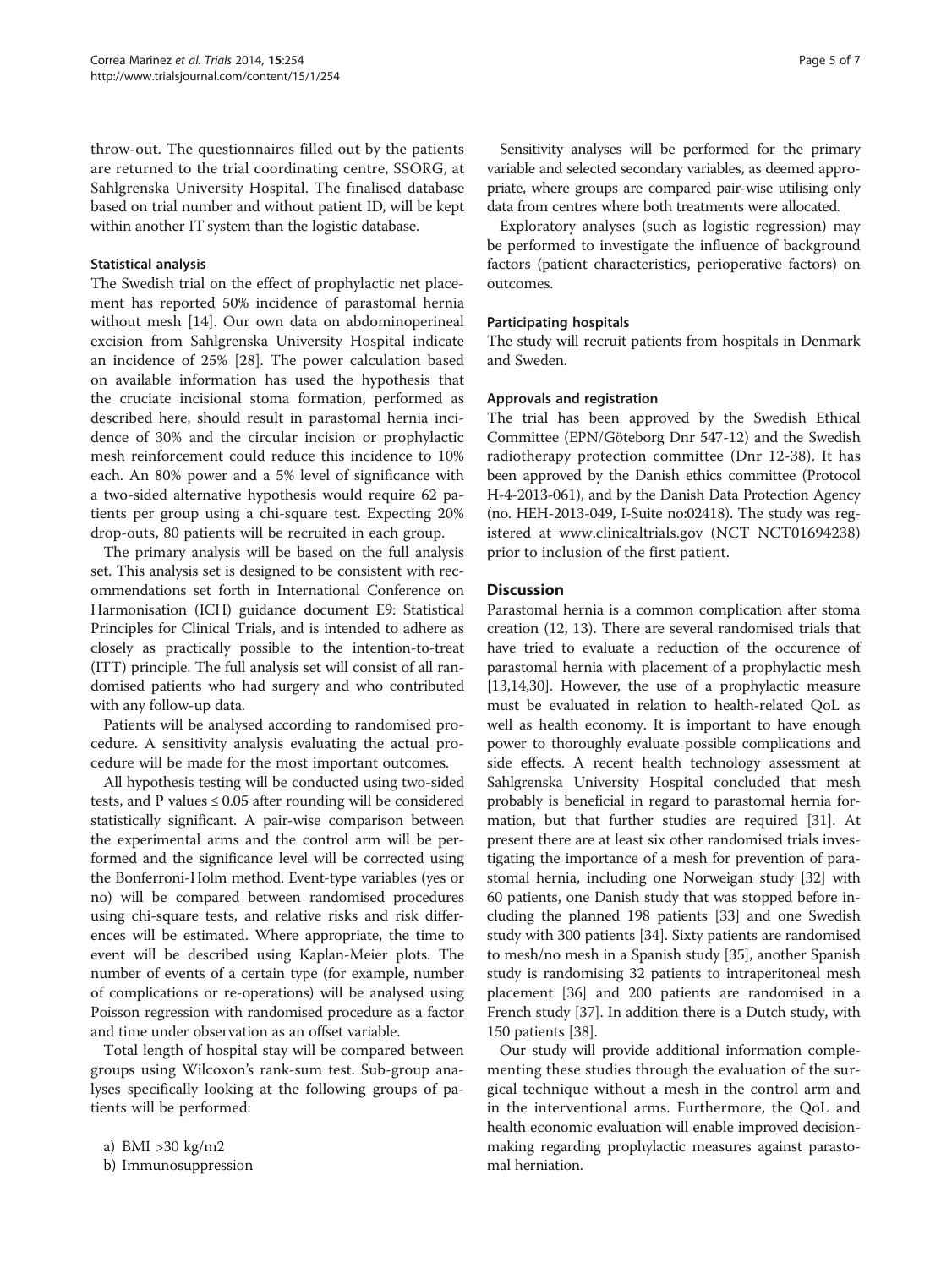## <span id="page-5-0"></span>Trial status

The trial is ongoing and recruiting patients at centres in both Denmark and Sweden. Hospitals interested in participating are welcome to contact the corresponding author.

#### Abbreviations

ASA classification: American Society of Anaesthesiology classification; BMI: body mass index; CRF: case record form; CT: computed tomography; EPN: Ethical committee; ICH: International Conference on Harmonisation; ID: identification; IT: information technology; ITT: intention to treat; QoL: quality of life.

#### Competing interests

The authors declare that they have no competing interests.

#### Authors' contributions

ACM participated in the design of the study and the study protocol, CRFs and questionnaires, and the statistical considerations as well as in drafting of the manuscript. SE participated in the preparation of the study protocol, CRFs and questionnaires and drafting of the manuscript. EH conceived the study, participated in the design of the study and the study protocol, CRFs and questionnaires and the statistical considerations as well as in drafting of the manuscript. JE performed the statistical analysis plan and the drafting of the manuscript. UA participated in the design of the study and the study protocol as well as drafting of the manuscript. JR participated in the design of the study and the study protocol as well as drafting of the manuscript. FH participated in the design of the study and the study protocol as well as drafting of the manuscript. EA participated in the design of the study and the study protocol, CRFs and questionnaires and the statistical considerations and performed the drafting of the manuscript. All authors read and approved the final manuscript.

#### Acknowledgements

The authors are grateful for assistance in the design phase of the study provided by the stoma care nurses at Sahlgrenska University Hospital/Östra, especially Eva Carlsson and Charlotta Petersén.

#### Funding

The Swedish Cancer Society number CAN2013/500, Sahlgrenska University Hospital (ALF), 'Agreement concerning research and education of doctors' AFGBF 366481, The Health and Medical Care Committee of the Regional Executive Board, Region Västra Götaland VGRFOU384331 and VGRFOU 308311 all contributed to this trial.

#### Author details

<sup>1</sup>Department of Surgery, Institute of Clinical Sciences, SSORG - Scandinavian Surgical Outcomes Research Group, University of Gothenburg, Sahlgrenska University Hospital/Östra, 416 85 Gothenburg, Sweden. <sup>2</sup>Department of Anaesthesia, Surgery and Intensive Care, Sahlgrenska University Hospital/ Östra, SE-416 85 Gothenburg, Sweden. <sup>3</sup>Department of Surgery, Herlev University Hospital, Copenhagen, Denmark. <sup>4</sup> Department of Surgical Gastroenterology, Rigshospitalet, Copenhagen, Denmark.

#### Received: 13 January 2014 Accepted: 12 June 2014 Published: 27 June 2014

#### References

- Pachler J, Wille-Jorgensen P: Quality of life after rectal resection for cancer, with or without permanent colostomy. Cochrane Database Syst Rev 2012, 12, CD004323.
- 2. Shabbir J, Britton DC: Stoma complications: a literature overview. Colorectal Dis 2010, 12:958–964.
- 3. Porter JA, Salvati EP, Rubin RJ, Eisenstat TE: Complications of colostomies. Dis Colon Rectum 1989, 32:299–303.
- 4. Cottam J, Richards K, Hasted A, Blackman A: Results of a nationwide prospective audit of stoma complications within 3 weeks of surgery. Colorectal Dis 2007, 9:834–838.
- Persson E, Berndtsson I, Carlsson E, Hallen AM, Lindholm E: Stoma-related complications and stoma size - a 2-year follow up. Colorectal Dis 2010, 12:971–976.
- 6. Parmar K, Zammit M, Smith A, Kenyon D, Lees N: A prospective audit of early stoma complications in colorectal cancer treatment throughout the Greater Manchester and Cheshire colorectal cancer network. Colorectal Dis 2011, 13:935–938.
- 7. Nguyen MH, Pittas F: How large should a skin trephine be for an end stoma? Aust N Z J Surg 1999, 69:675-676.
- 8. Keighley MR, Williams NS: Surgery of the Anus, Rectum and Colon. Philadelphia, PA: Saunders Elsevier; 2008.
- 9. Carne PW, Robertson GM, Frizelle FA: Parastomal hernia. Br J Sura 2003. 90:784–793.
- 10. Pilgrim CH, McIntyre R, Bailey M: Prospective audit of parastomal hernia: prevalence and associated comorbidities. Dis Colon Rectum 2010, 53:71–76.
- 11. Sjodahl R, Anderberg B, Bolin T: Parastomal hernia in relation to site of the abdominal stoma. Br J Surg 1988, 75:339-341
- 12. Lian L, Wu XR, He XS, Zou YF, Wu XJ, Lan P, Wang JP: Extraperitoneal vs. intraperitoneal route for permanent colostomy: a meta-analysis of 1,071 patients. Int J Colorectal Dis 2012, 27:59-64.
- 13. Serra-Aracil X, Bombardo-Junca J, Moreno-Matias J, Darnell A, Mora-Lopez L, Alcantara-Moral M, Ayguavives-Garnica I, Navarro-Soto S: Randomized, controlled, prospective trial of the use of a mesh to prevent parastomal hernia. Ann Surg 2009, 249:583–587.
- 14. Janes A, Cengiz Y, Israelsson LA: Preventing parastomal hernia with a prosthetic mesh. Arch Surg 2004, 139:1356–1358.
- 15. Janes A, Cengiz Y, Israelsson LA: Preventing parastomal hernia with a prosthetic mesh: a 5-year follow-up of a randomized study. World J Surg 2009, 33:118–121. discussion 122-113.
- 16. Tam KW, Wei PL, Kuo LJ, Wu CH: Systematic review of the use of a mesh to prevent parastomal hernia. World J Surg 2010, 34:2723–2729.
- 17. Shabbir J, Chaudhary BN, Dawson R: A systematic review on the use of prophylactic mesh during primary stoma formation to prevent parastomal hernia formation. Colorectal Dis 2012, 14:931–936.
- Janes A, Cengiz Y, Israelsson LA: Experiences with a prophylactic mesh in 93 consecutive ostomies. World J Surg 2010, 34:1637-1640.
- 19. Evans MD, Williams GL, Stephenson BM: Preventing parastomal herniation: is prophylactic prosthetic mesh absolutely necessary? World J Surg 2009, 33:1538–1539. author reply 1540-1531.
- 20. Wang J, Dou Z, Wang T, Liu D, Wang L: Circular stapler-assisted extraperitoneal colostomy. Dig Surg 2010, 27:521–524.
- 21. Resnick S: New method of bowel stoma formation. Am J Surg 1986, 152:545–548.
- 22. Wijeyekoon SP, Gurusamy K, El-Gendy K, Chan CL: Prevention of parastomal herniation with biologic/composite prosthetic mesh: a systematic review and meta-analysis of randomized controlled trials. J Am Coll Surg 2010, 211:637–645.
- 23. Sajid MS, Kalra L, Hutson K, Sains P: Parastomal hernia as a consequence of colorectal cancer resections can prophylactically be controlled by mesh insertion at the time of primary surgery: a literature based systematic review of published trials. Minerva Chir 2012, 67:289–296.
- 24. Helgstrand F, Gogenur I, Rosenberg J: Prevention of parastomal hernia by the placement of a mesh at the primary operation. Hernia 2008, 12:577–582.
- 25. Janes A, Weisby L, Israelsson LA: Parastomal hernia: clinical and radiological definitions. Hernia 2011, 15:189–192.
- 26. Gurmu A, Gunnarsson U, Strigard K: Imaging of parastomal hernia using three-dimensional intrastomal ultrasonography. Br J Surg 2011, 98:1026–1029.
- 27. Clavien PA, Barkun J, de Oliveira ML, Vauthey JN, Dindo D, Schulick RD, de Santibanes E, Pekolj J, Slankamenac K, Bassi C, Graf R, Vonlanthen R, Padbury R, Cameron JL, Makuuchi M: The Clavien-Dindo classification of surgical complications: five-year experience. Ann Surg 2009, 250:187–196.
- 28. Angenete E, Correa-Marinez A, Heath J, Gonzalez E, Wedin A, Prytz M, Asplund D, Haglind E: Ostomy function after abdominoperineal resection - a clinical and patient evaluation. Int J Colorectal Dis 2012, 27:1267-1274.
- 29. Bjoholt I, Janson M, Jonsson B, Haglind E: Principles for the design of the economic evaluation of COLOR II: an international clinical trial in surgery comparing laparoscopic and open surgery in rectal cancer. Int J Technol Assess Health Care 2006, 22:130–135.